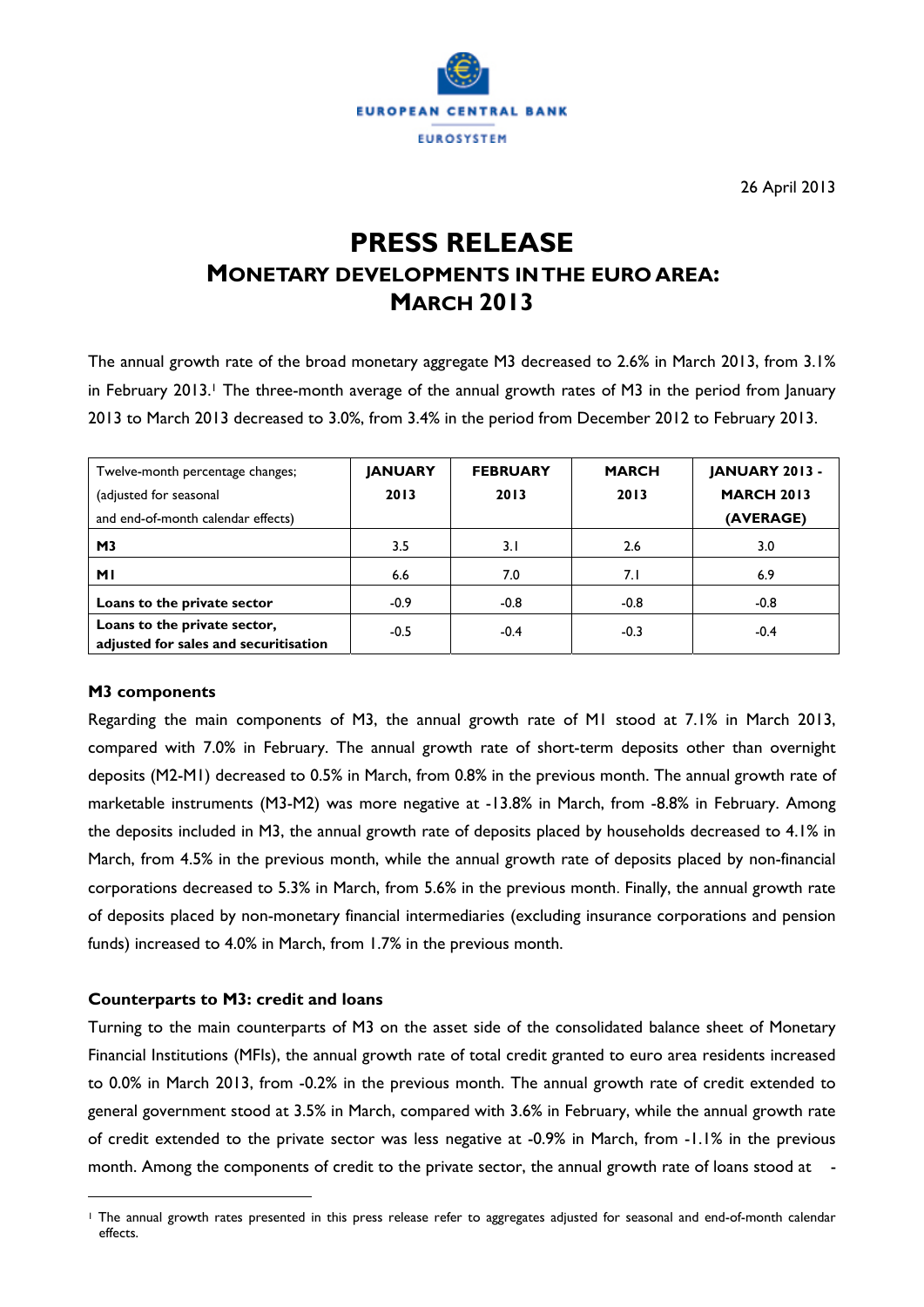0.8% in March, unchanged from the previous month (adjusted for loan sales and securitisation<sup>2</sup>, the rate stood at -0.3%, compared with -0.4% in the previous month). The annual growth rate of loans to households stood at 0.4% in March, compared with 0.5% in February (adjusted for loan sales and securitisation, the rate stood at 0.4%, unchanged from the previous month). The annual growth rate of lending for house purchase, the most important component of household loans, stood at 1.3% in March, compared with 1.4% in the previous month. The annual growth rate of loans to non-financial corporations stood at -2.4% in March, compared with -2.5% in the previous month (adjusted for loan sales and securitisation, the rate stood at -1.3% in March, compared with -1.4% in the previous month). Finally, the annual growth rate of loans to non-monetary financial intermediaries (excluding insurance corporations and pension funds) increased to 0.1% in March, from -0.6% in the previous month.

#### **Other counterparts**

Over the 12 months up to March 2013, the net external asset position of the euro area MFI sector increased by €180 billion, compared with an increase of €155 billion over the 12 months up to February. The annual growth rate of longer-term financial liabilities of the MFI sector was less negative at -1.1% in March, from -1.5% in February.

#### *Notes*

 $\overline{a}$ 

- *Further predefined tables, statistical data and methodological notes, as well as the advance release calendar, are available on the ECB's website at http://www.ecb.europa.eu/stats/money/aggregates/aggr/html/index.en.html.*
- *A set of tables showing MFI balance sheets for the euro area, euro area countries and non-euro area EU countries together with a user-friendly facility for downloading data is available in the ECB's Statistical Data Warehouse at http://sdw.ecb.europa.eu/reports.do?node=1000003152.*
- *February 2013 figures are partly affected by the orderly restructuring of the Spanish banking sector. This has involved, in particular, the transfer of loans to the asset management company for assets arising from bank restructuring (SAREB) and a corresponding increase of securities other than shares held by MFIs (issued by SAREB).*

 $^2$  Adjusted for the derecognition of loans from the MFIs' statistical balance sheets due to their sale or securitisation.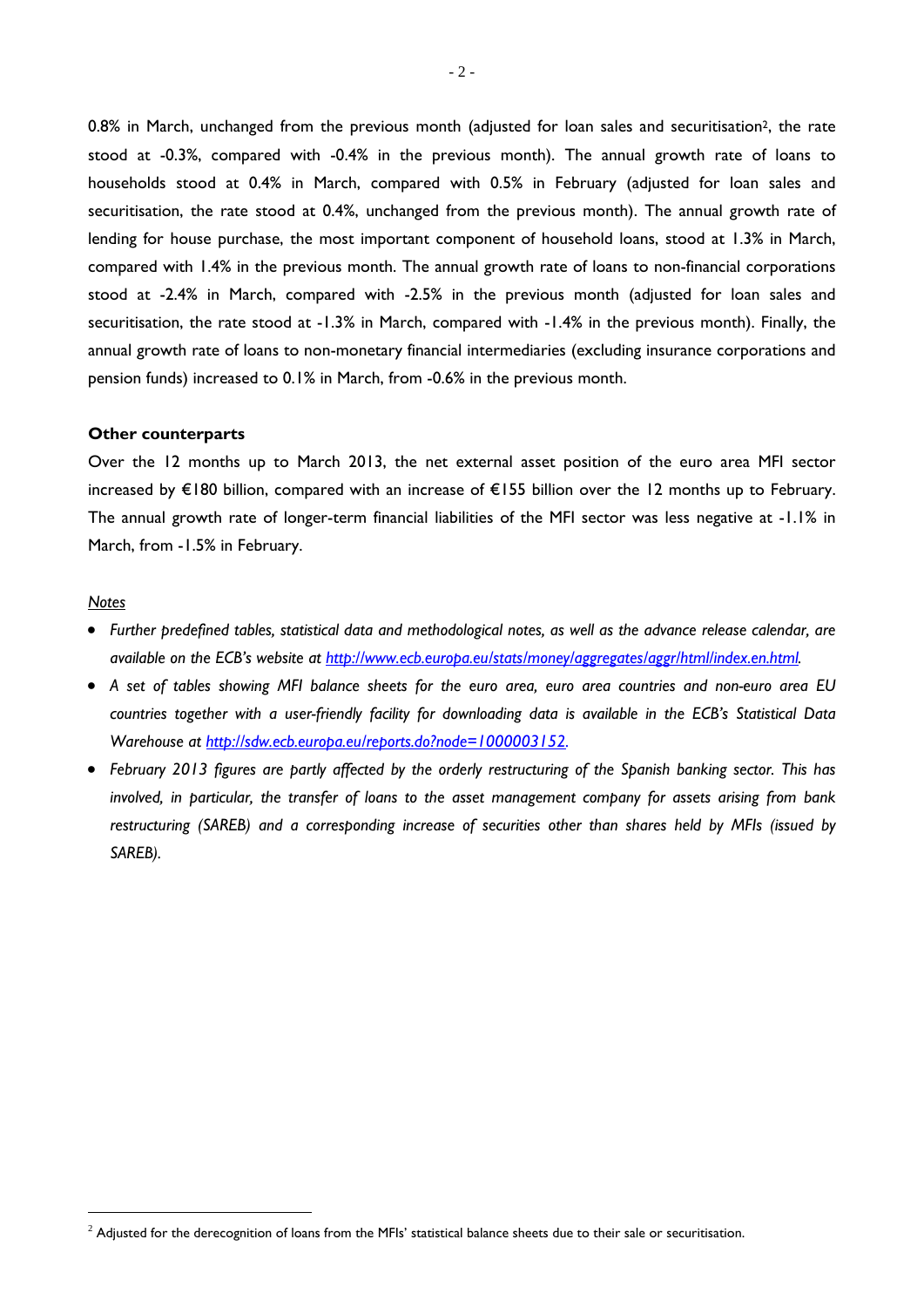# **European Central Bank**

Directorate General Communications and Language Services Press and Information Division Kaiserstrasse 29, D-60311 Frankfurt am Main Tel.: +49 69 1344 7455, Fax: +49 69 1344 7404 Internet: http://www.ecb.europa.eu

**Reproduction is permitted provided that the source is acknowledged.**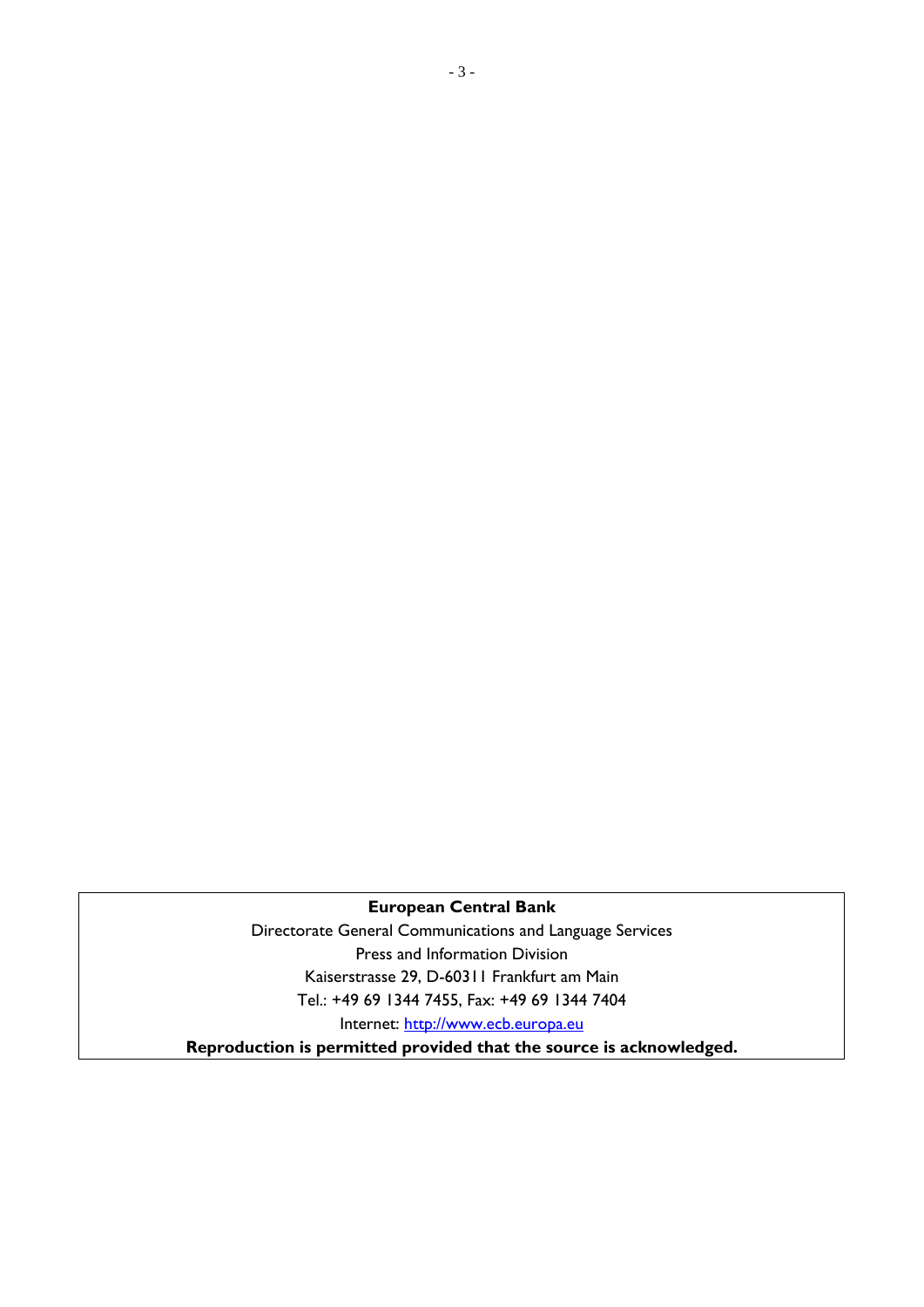|                    |                                                              | <b>END-OF-</b><br><b>MONTH</b><br><b>LEVEL</b> | MONTHLY FLOW <sup>b)</sup> |                 |                | <b>ANNUAL GROWTH RATE</b> |                 |              |  |
|--------------------|--------------------------------------------------------------|------------------------------------------------|----------------------------|-----------------|----------------|---------------------------|-----------------|--------------|--|
|                    |                                                              | <b>MARCH</b>                                   | <b>JANUARY</b>             | <b>FEBRUARY</b> | <b>MARCH</b>   | <b>JANUARY</b>            | <b>FEBRUARY</b> | <b>MARCH</b> |  |
|                    |                                                              | 2013                                           | 2013                       | 2013            | 2013           | 2013                      | 2013            | 2013         |  |
|                    | COMPONENTS OF M3 $^{\circ}$                                  |                                                |                            |                 |                |                           |                 |              |  |
| (1)                | $M3$ (= items 1.3, 1.6 and 1.11)                             | 9810                                           | 37                         | 18              | $-5$           | 3.5                       | 3.1             | 2.6          |  |
| (1.1)              | Currency in circulation                                      | 867                                            | $-2$                       | $\mathfrak{2}$  | 3              | 1.5                       | 1.4             | 1.8          |  |
| (1.2)              | Overnight deposits                                           | 4336                                           | 23                         | 46              | 23             | 7.7                       | 8.2             | 8.2          |  |
| (1.3)              | $M1$ (items 1.1 and 1.2)                                     | 5203                                           | 21                         | 47              | 26             | 6.6                       | 7.0             | 7.1          |  |
| (1.4)              | Deposits with an agreed maturity of up to two years          | 1785                                           | $\overline{4}$             | $-18$           | $-8$           | $-3.0$                    | $-4.8$          | $-5.2$       |  |
| (1.5)              | Deposits redeemable at notice of up to three months          | 2102                                           | 9                          | 9               | 4              | 6.2                       | 6.2             | 5.9          |  |
| (1.6)              | Other short term deposits (items 1.4 and 1.5)                | 3887                                           | 13                         | $-9$            | -4             | 1.7                       | 0.8             | 0.5          |  |
| (1.7)              | $M2$ (items 1.3 and 1.6)                                     | 9090                                           | 34                         | 38              | 22             | 4.4                       | 4.3             | 4.2          |  |
| (1.8)              | Repurchase agreements                                        | 122                                            | $\overline{7}$             | $-5$            | $-4$           | $-8.2$                    | $-9.2$          | $-7.7$       |  |
| (1.9)              | Money market fund shares/units                               | 458                                            | $-2$                       | $\overline{2}$  | $-8$           | $-4.0$                    | $-3.1$          | $-6.5$       |  |
| (1.10)             | Debt securities issued with a maturity of up to two years    | 140                                            | $-2$                       | $-17$           | $-16$          | $-9.6$                    | $-21.8$         | $-33.8$      |  |
| (1.11)             | Marketable instruments (items 1.8, 1.9 and 1.10)             | 720                                            | 3                          | $-20$           | $-27$          | $-6.1$                    | $-8.8$          | $-13.8$      |  |
|                    |                                                              |                                                |                            |                 |                |                           |                 |              |  |
|                    | <b>COUNTERPARTS OF M3</b>                                    |                                                |                            |                 |                |                           |                 |              |  |
|                    | <b>MFI</b> liabilities:                                      |                                                |                            |                 |                |                           |                 |              |  |
| (2)                | Holdings against central government d)                       | 295                                            | $-13$                      | $-10$           | 17             | $-9.6$                    | $-13.8$         | $-6.6$       |  |
| (3)                | Longer-term financial liabilities vis-à-vis                  | 7559                                           | $-4$                       | 3               | 2              | $-1.6$                    | $-1.5$          | $-1.1$       |  |
|                    | other euro area residents $($ = items 3.1 to 3.4)            |                                                |                            |                 |                |                           |                 |              |  |
| (3.1)              | Deposits with an agreed maturity of over two years           | 2406                                           | $-3$                       | $-3$            | 18             | $-6.5$                    | $-6.7$          | $-5.1$       |  |
| (3.2)              | Deposits redeemable at notice of over three months           | 101                                            | $-2$                       | $-2$            | $-1$           | $-11.2$                   | $-11.8$         | $-12.5$      |  |
| (3.3)              | Debt securities issued with a maturity of over two years     | 2631                                           | -14                        | -9              | $-38$          | $-3.8$                    | $-3.7$          | $-4.3$       |  |
| (3.4)              | Capital and reserves                                         | 2421                                           | 15                         | 16              | 23             | 7.0                       | 7.5             | 7.8          |  |
| <b>MFI</b> assets: |                                                              |                                                |                            |                 |                |                           |                 |              |  |
| (4)                | <i>Credit to euro area residents</i> $(=$ items 4.1 and 4.2) | 16480                                          | $-15$                      | $-3$            | 57             | 0.0                       | $-0.2$          | 0.0          |  |
| (4.1)              | Credit to general government                                 | 3432                                           | $-3$                       | $\mathbf{2}$    | 27             | 4.5                       | 3.6             | 3.5          |  |
|                    | Loans                                                        | 1149                                           | $-2$                       | $-26$           | 8              | 0.1                       | $-1.8$          | $-1.2$       |  |
|                    | Securities other than shares                                 | 2283                                           | $-1$                       | 28              | 19             | 7.0                       | 6.6             | 6.1          |  |
| (4.2)              | Credit to other euro area residents                          | 13048                                          | $-12$                      | $-5$            | 30             | $-1.1$                    | $-1.1$          | $-0.9$       |  |
|                    | Loans <sup>e)</sup>                                          | 10832                                          | $-6$                       | $-2$            | 4              | $-0.9$                    | $-0.8$          | $-0.8$       |  |
|                    | loans adjusted for sales and securitisation $\beta$          | <b>ND</b>                                      | $-10$                      | $\tau$          | $\overline{4}$ | $-0.5$                    | $-0.4$          | $-0.3$       |  |
|                    | Securities other than shares                                 | 1429                                           | $-10$                      | $-5$            | 17             | $-6.4$                    | $-6.6$          | $-5.1$       |  |
|                    | Shares and other equities                                    | 787                                            | 5                          | $\overline{2}$  | 8              | 6.1                       | 5.6             | 5.0          |  |
|                    |                                                              |                                                |                            |                 |                |                           |                 |              |  |
| (5)                | Net external assets                                          | 1058                                           | 39                         | $-4$            | 24             | <b>ND</b>                 | <b>ND</b>       | <b>ND</b>    |  |
| (6)                | Other counterparts of M3 (residual)                          | 127                                            | $-3$                       | 18              | $-67$          | ND                        | <b>ND</b>       | <b>ND</b>    |  |
|                    | $(= M3 + items 2, 3 - items 4, 5)$                           |                                                |                            |                 |                |                           |                 |              |  |
|                    | of which:                                                    |                                                |                            |                 |                |                           |                 |              |  |
| (6.1)              | Repos with central counterparties (liabilities) $(+)^{g}$    | 314                                            | $\boldsymbol{0}$           | 31              | 26             | 0.3                       | 6.4             | 20.4         |  |
| (6.2)              | Reverse repos to central counterparties (assets) $(-)^{g}$   | 235                                            | 28                         | 12              | $-2$           | 24.2                      | 27.9            | 25.6         |  |

*f) Adjusted for the derecognition of loans from the MFI statistical balance sheet due to their sale or securitisation.*

*g) The series is not adjusted for seasonal effects.*

# **MONETARY DEVELOPMENTS IN THE EURO AREA: MARCH 2013**

# DATA ADJUSTED FOR SEASONAL EFFECTS

(EUR billions and annual percentage changes<sup>a)</sup>)

*d) Includes holdings of the central government of deposits with the MFI sector and of securities issued by the MFI sector.*

*e) For further breakdowns see Table 4.*

*a) Figures may not add up due to rounding. The information in this table is based on consolidated balance sheet statistics reported by monetary financial institutions*

 *(MFIs). These include the Eurosystem, credit institutions and money market funds located in the euro area.*

*b) Monthly difference in levels adjusted for reclassifications, exchange rate variations, other revaluations and any other changes which do not arise from transactions.*

*c) Liabilities of MFIs and specific units of the central government (post offices, treasury) vis-à-vis non-MFI euro area residents excluding central government.*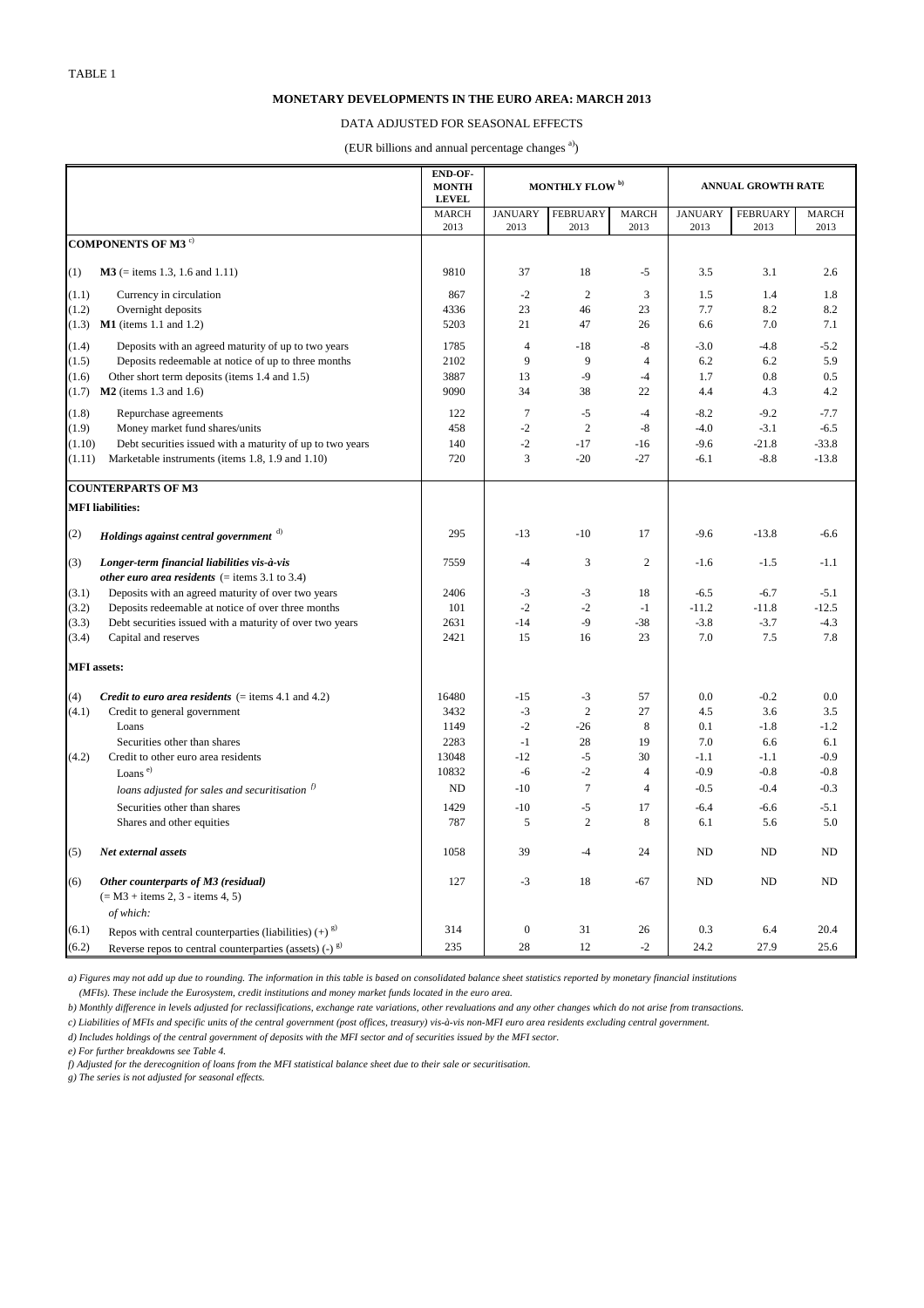|                                    |                                                                  | END-OF-<br><b>MONTH</b><br><b>LEVEL</b> | <b>MONTHLY FLOW</b> <sup>b)</sup> |                 |                  | <b>ANNUAL GROWTH RATE</b> |                 |              |  |
|------------------------------------|------------------------------------------------------------------|-----------------------------------------|-----------------------------------|-----------------|------------------|---------------------------|-----------------|--------------|--|
|                                    |                                                                  | <b>MARCH</b>                            | <b>JANUARY</b>                    | <b>FEBRUARY</b> | <b>MARCH</b>     | <b>JANUARY</b>            | <b>FEBRUARY</b> | <b>MARCH</b> |  |
|                                    |                                                                  | 2013                                    | 2013                              | 2013            | 2013             | 2013                      | 2013            | 2013         |  |
| <b>BREAKDOWN OF DEPOSITS IN M3</b> |                                                                  |                                         |                                   |                 |                  |                           |                 |              |  |
|                                    | Total deposits (=items $1, 2, 3, 4$ and $5$ )                    | 8345                                    | 43                                | 31              | 15               | 4.5                       | 4.3             | 4.2          |  |
| (1)                                | Deposits placed by households <sup>c)</sup>                      | 5355                                    | 23                                | 28              | $\sqrt{2}$       | 4.3                       | 4.5             | 4.1          |  |
| (1.1)                              | Overnight deposits                                               | 2409                                    | 11                                | 32              | 10               | 4.8                       | 6.2             | 6.6          |  |
| (1.2)                              | Deposits with an agreed maturity of up to two years              | 962                                     | $\sqrt{5}$                        | $-8$            | $-12$            | 2.2                       | 0.1             | $-2.6$       |  |
| (1.3)                              | Deposits redeemable at notice of up to three months              | 1974                                    | $\tau$                            | 6               | $\overline{4}$   | 5.4                       | 5.3             | 5.2          |  |
| (1.4)                              | Repurchase agreements                                            | 9                                       | $\boldsymbol{0}$                  | $-2$            | $\mathbf{0}$     | $-52.6$                   | $-57.5$         | $-55.8$      |  |
| (2)                                | Deposits placed by non-financial corporations                    | 1648                                    | 16                                | 11              | $-2$             | 5.5                       | 5.6             | 5.3          |  |
| (2.1)                              | Overnight deposits                                               | 1140                                    | 12                                | 7               | $\overline{4}$   | 11.3                      | 11.0            | 10.6         |  |
| (2.2)                              | Deposits with an agreed maturity of up to two years              | 404                                     | $-1$                              | $\overline{2}$  | $-3$             | $-9.2$                    | $-8.8$          | $-8.4$       |  |
| (2.3)                              | Deposits redeemable at notice of up to three months              | 92                                      | $\boldsymbol{0}$                  | $\overline{2}$  | $\boldsymbol{0}$ | 15.4                      | 17.6            | 16.4         |  |
| (2.4)                              | Repurchase agreements                                            | 12                                      | 5                                 | $\overline{0}$  | $-3$             | 1.0                       | 8.8             | $-12.7$      |  |
| (3)                                | Deposits placed by non-monetary financial intermediaries         | 820                                     | $\overline{4}$                    | $-9$            | $\boldsymbol{7}$ | 3.0                       | 1.7             | 4.0          |  |
|                                    | excluding insurance corporations and pension funds <sup>d)</sup> |                                         |                                   |                 |                  |                           |                 |              |  |
| (3.1)                              | Overnight deposits                                               | 486                                     | $\mathfrak{Z}$                    | 5               | 8                | 14.8                      | 13.8            | 12.8         |  |
| (3.2)                              | Deposits with an agreed maturity of up to two years              | 236                                     | $-1$                              | $-8$            | $-1$             | $-13.6$                   | $-15.5$         | $-10.7$      |  |
| (3.3)                              | Deposits redeemable at notice of up to three months              | 14                                      | $\boldsymbol{0}$                  | $\overline{0}$  | $\mathbf{0}$     | $-4.4$                    | $-2.7$          | $-9.6$       |  |
| (3.4)                              | Repurchase agreements <sup>d)</sup>                              | 84                                      | $\overline{2}$                    | $-6$            | $\boldsymbol{0}$ | 1.6                       | $-1.4$          | 6.6          |  |
| (4)                                | Deposits placed by insurance corporations and pension funds      | 217                                     | $\overline{2}$                    | $\overline{2}$  | 5                | 7.0                       | 1.7             | 6.6          |  |
| (5)                                | Deposits placed by other general government                      | 306                                     | $-3$                              | $-1$            | 3                | 5.0                       | 4.1             | $-0.3$       |  |

## **BREAKDOWN OF DEPOSITS IN M3 BY HOLDING SECTOR AND TYPE: MARCH 2013**

### DATA ADJUSTED FOR SEASONAL EFFECTS

(EUR billions and annual percentage changes<sup>a)</sup>)

*a) Figures may not add up due to rounding. The information in this table is based on consolidated balance sheet statistics reported by monetary financial institutions (MFIs). These include the Eurosystem, credit institutions and money market funds located in the euro area.*

*b) Monthly difference in levels adjusted for reclassifications, exchange rate variations, other revaluations and any other changes which do not arise from transactions.*

*c) Includes deposits by non-profit institutions serving households.*

*d) Excludes repurchase agreements with central counterparties.*